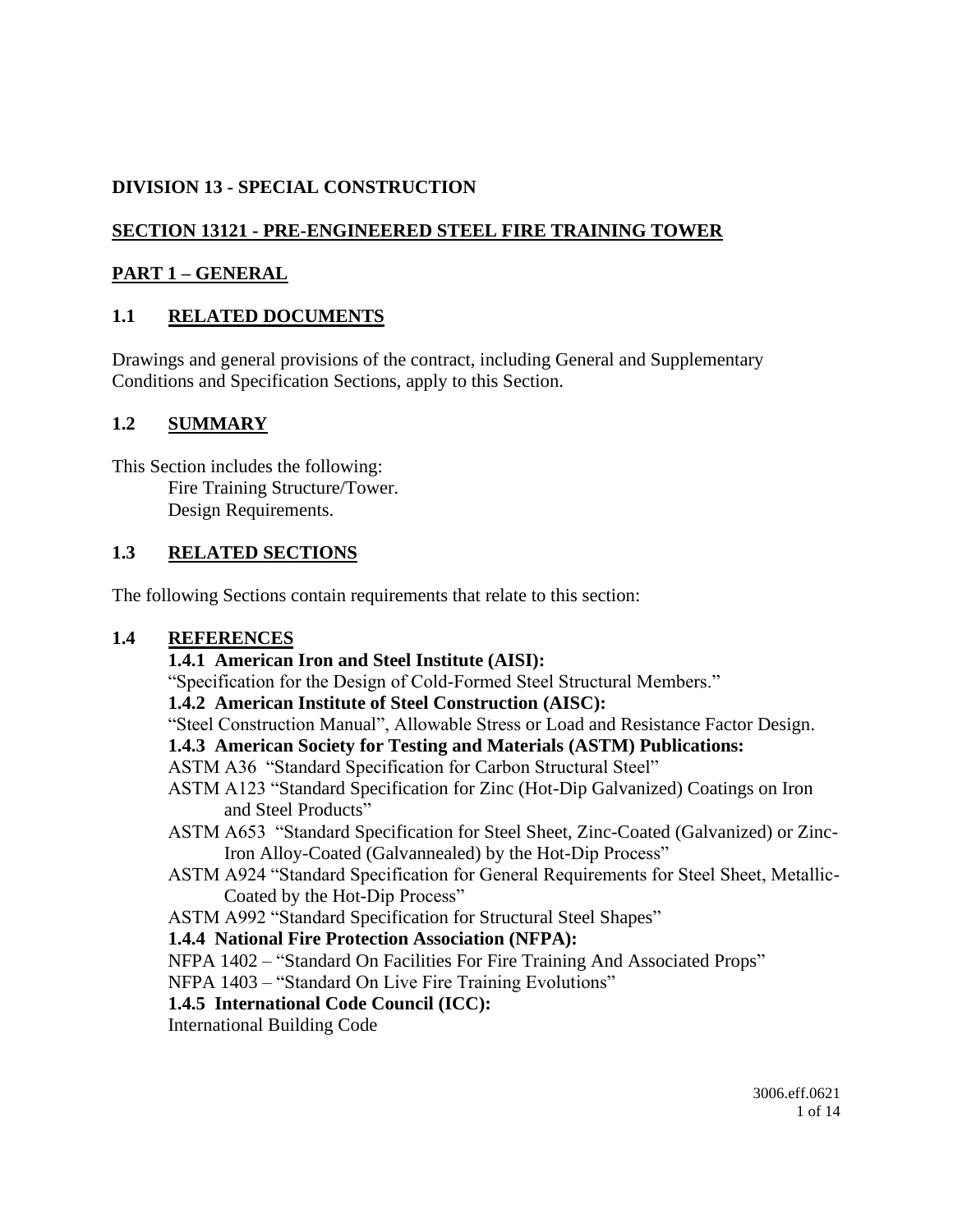# **PART 2-DESCRIPTION**

### **FIRE TRAINING SIMULATOR**

#### **2.1 PURPOSE:**

This structure will be used to provide training for fire fighters and leaders in controlled environments, which replicate actual conditions.

#### **2.2 GENERAL:**

The fire training structure/tower shall utilize a structural steel frame system and curtain wall design. Structural framing systems are considered the norm for high-rise and commercial structures. The curtain wall/exterior wall panel design produces an ideal buffer or protection between the main structural frame of our building and any exterior elements, so that if an exterior wall panel is damaged (i.e., fire truck hits the side of the tower) no structural damage is likely to occur. This wall panel system also creates a flat surface ideal for ladder or rappelling anywhere on the tower to simulate actual street conditions.

#### **2.3 STRUCTURAL INTEGRITY:**

The wind loads, deck and the roof loads stated herein represent the standard criteria. Increased loadings, as may be dictated by local jurisdictions, will be accommodated. The primary structural system shall utilize hot-rolled structural steel column and beam frames sized to meet and exceed the loads as indicated. This training simulator shall be considered a nonbuilding structure for both code compliance and load interpretation. The primary and secondary structural system shall also meet and exceed the loads as indicated while maintaining a maximum deflection of L/240.

### **2.4 CODE COMPLIANCE:**

The fire training structure/tower's primary structural and seismic design shall be in accordance with the building code having jurisdiction in the area of the project. Due to the unique nature of the intended use of these fire training structures/towers; handrail extensions, guard openings, riser openings, means of egress, fire wall requirements as well as other construction issues, are not expected to satisfy the criteria of buildings intended to accommodate public occupancy. This may require a building code variance in some locations; however, this simulator shall meet applicable building codes and NFPA 1402 standards. It is the responsibility of the owner to obtain such variance if required.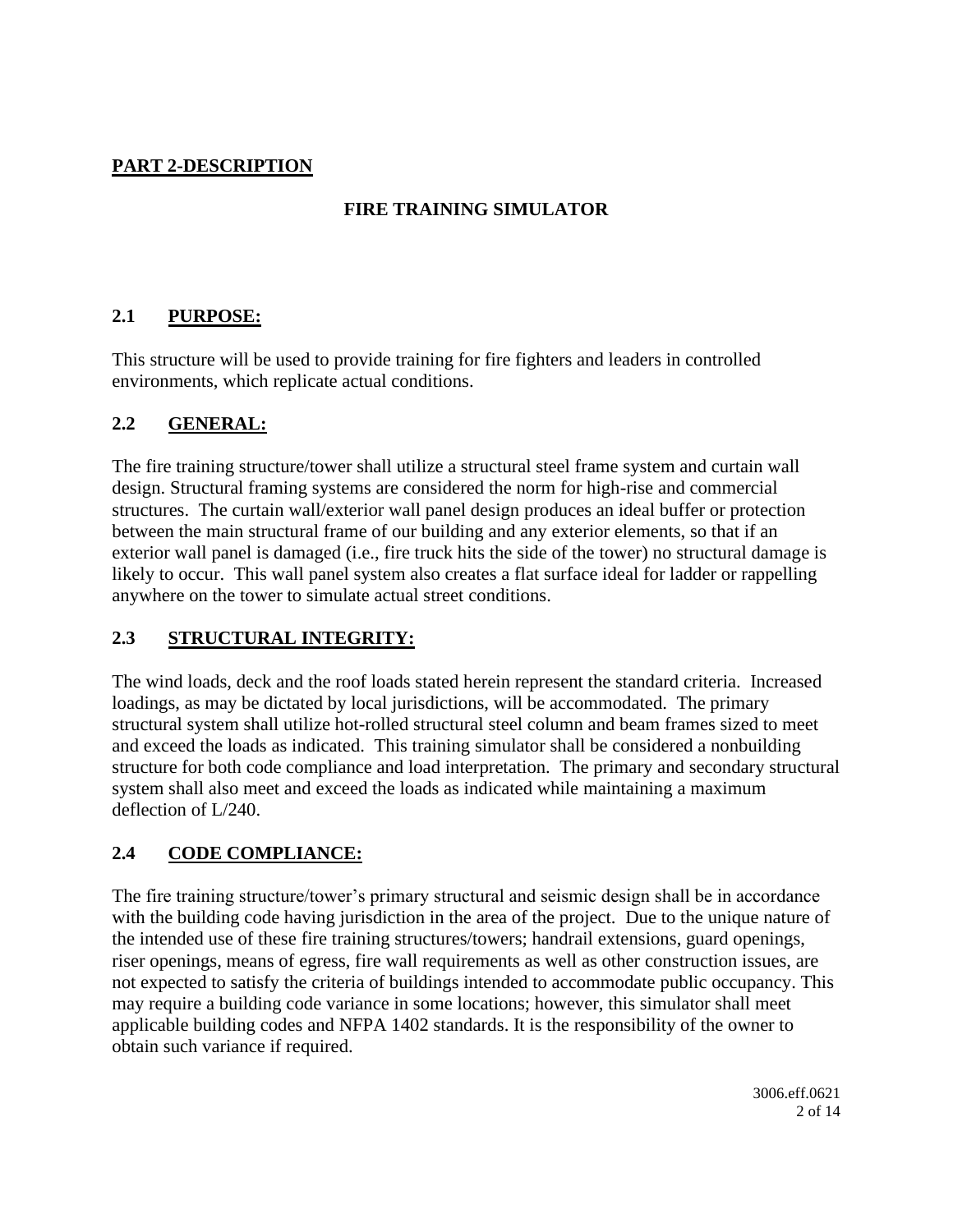# **2.5 MATERIALS:**

All materials shall be new and shall conform to applicable ASTM specifications. All structural or nonstructural materials used, 10 gauge or less in thickness, whether exposed or not to the elements shall be **hot-dipped galvanized**. **When any mention of galvanized is noted within these specifications, it shall be implied to mean hot-dipped galvanized.** Any exposed material which is not galvanized, shall be given one coat of shop paint.

### **2.6 FASTENERS:**

All fasteners utilized with galvanized steel panels not exposed to the elements shall be electrogalvanized. All exterior fasteners shall be furnished with a contained EPDM washer under the head for sealing. Structural columns and beams shall be field bolted with (A325) 5/8" diameter electro-galvanized bolts or larger. Anchor bolts shall by furnished by the concrete contractor, unpainted and of the size specified on the anchor bolt plan.

# **2.7 WEATHER SEALING:**

All joints in weather tight areas are to be sealed with tape caulk or foam closures as specified on the building plan. Because of the intended use water tightness of simulators is not required or assured.

### **2.8 ROOF SYSTEMS:**

Roofs shall be decked with 30" or 36" wide, 18 ga. unpainted galvanized 18 gage steel deck per **ASTM A-653, class G60** with recessed fasteners and shall meet the stated design load. Panels must have 6" on center cell spacing with an actual 4  $\frac{1}{4}$ " flats with an actual 1  $\frac{3}{4}$ " wide recesses and a maximum of 1 ½" deep recesses. Panels must be roll formed.

### **2.9 EXTERIOR WALL SYSTEM:**

Wall panel/curtain wall system shall provide for a concentrated rappelling/ladder load of 890 pounds while the primary structural framing supporting this wall system shall provide for a concentrated point load of 2300 pounds. **Rake trims, parapet rake trims, and window opening sill trim corners shall be beveled to prevent rope chafing, personal injury, or equipment damage.**

### **2.10 WALL PANELS:**

The exterior wall panels shall be essentially flat to allow for safe laddering and rappelling anywhere on the simulator without the requirement of additional exterior surface plates to form a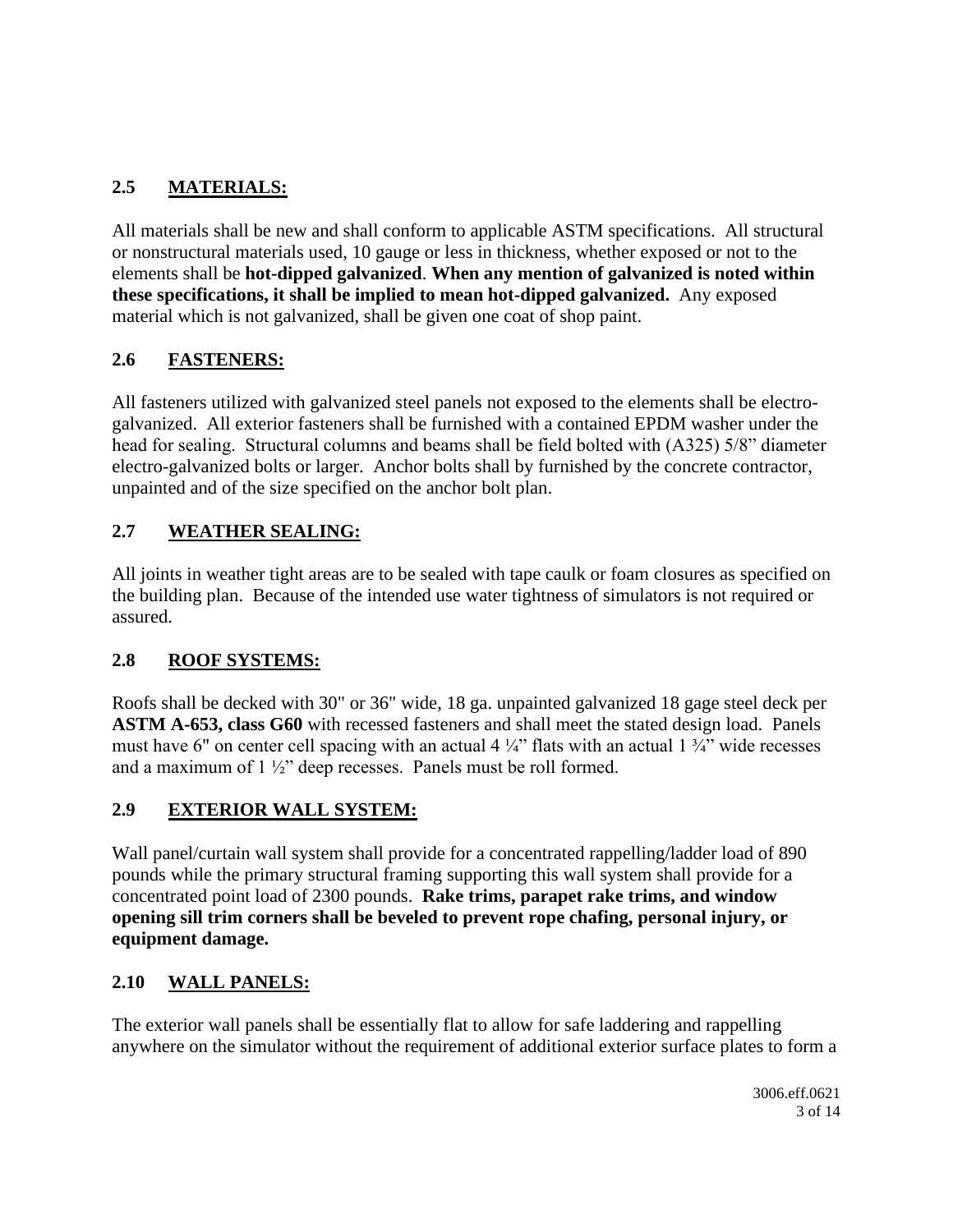flat surface. The exterior wall panels shall be of 18 ga. hot-dipped galvanized steel per ASTM A-924, class G-90**.** Panels shall have nominal 4 ¾" flats with a maximum 1 1/8" wide recesses and shall be set in the horizontal plane. Since panels are set in the horizontal plane, sealants are not required to make this structure weather tight (sealants in extreme temperature environments will breakdown prematurely). Panels must be brake formed to provide a maximum 1/8" inside radius. All end joints of all panels must be backed by a splice panel, which extends a minimum of 12" either side of the joint (24" total). Exterior walls panels shall be painted from the customer's choice of the manufacturer's available colors.

The interior wall panels shall be corrugated for added strength and durability. The interior wall panels consist of hot-dipped galvanized steel per ASTM A-924. The interior wall panels shall have a  $\frac{3}{4}$  deep maximum corrugation at 3  $\frac{1}{2}$  on center and shall be set in the vertical plane. Interior wall panels shall be painted white.

Painted wall panels (interior and exterior) shall be manufactured from coil coated steel meeting ASTM A-924**,** hot-dipped galvanized, and painted with a **paint system on both sides** of the panel. The base coat shall be a 0.2 to 0.25 mil coat of a polyurethane primer. The topcoat shall be a 0.7 to 0.8 mil coat of silicon protected polyester on the face side. The paint, on both sides of the panel, is to be baked on. The finished surfaces are to have a light wax coating applied after painting.

# **2.11 SECONDARY WALL FRAMING:**

Wall framing shall be of conventional steel stud construction. Studs are to run vertically to represent common stud construction and be spaced at no more than 24 inches on center. Stud size and gage shall be determined by the design engineer, and shall accommodate all design criteria stated in other sections of this specification. All rough openings shall be framed in the conventional manner and provide fastening surfaces for all interior and exterior finishes and trims as provided with the building system.

# **2.12 SECONDARY ROOF FRAMING:**

Roof framing shall be of conventional steel joist construction. Joists are to be spaced at no more than 24 inches on center and shall have a maximum span length of 14 ft. All rough openings shall be framed in the conventional manner and provide fastening surfaces for all floor and roof decks as provided with the building system.

# **2.13 WINDOW & DOOR LOCATIONS:**

Window and door locations indicated on the drawings are suggested only. All such openings are to be field cut and with the exception of the stair wall, may be located according to preference.

# **2.14 WINDOW SHUTTERS:**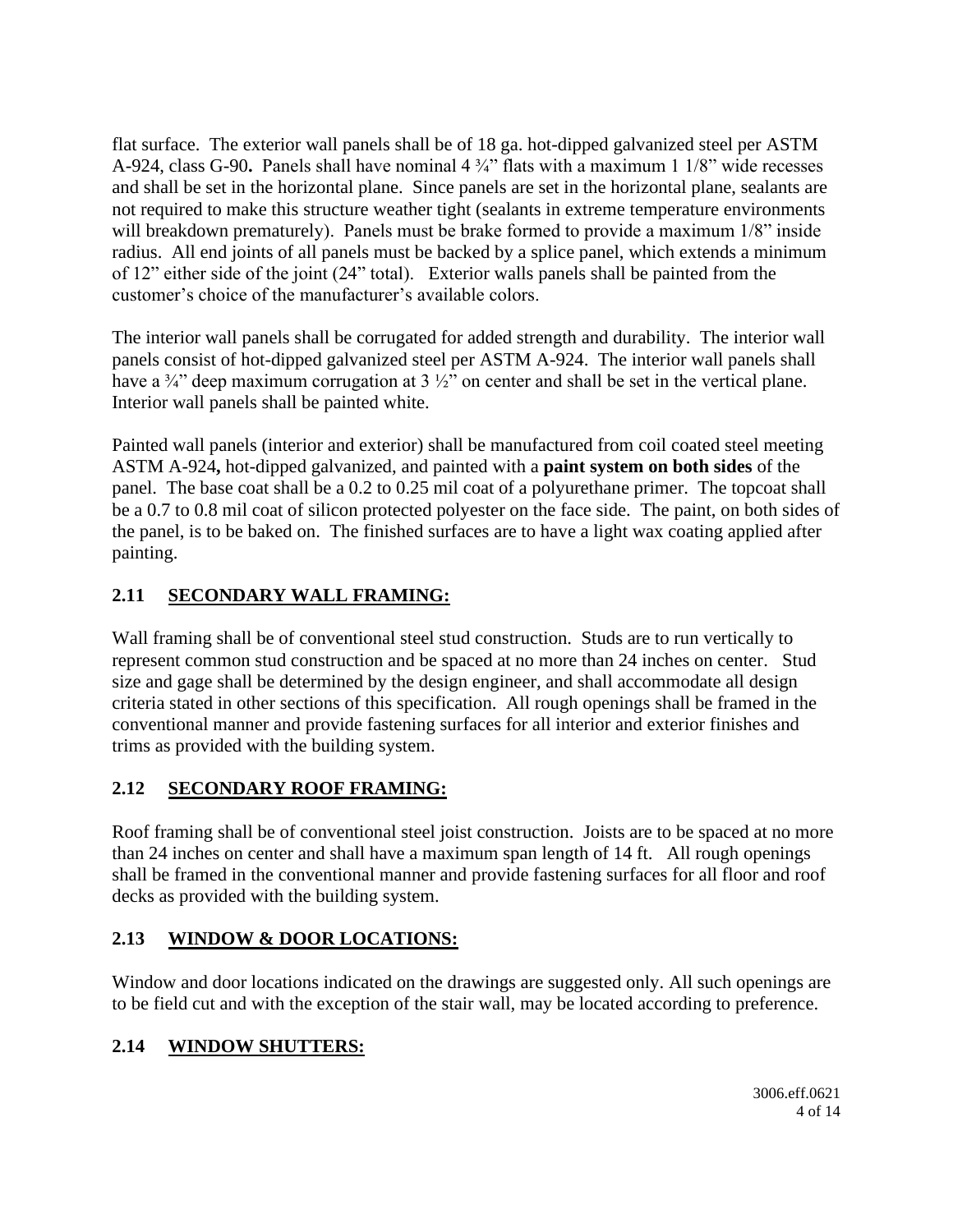All window openings shall be provided with a swinging shutter of the proper size for the opening. Framed opening studs/jambs shall be 16 ga. galvanized steel. Shutters for all areas shall be made with double skins of 18 ga. galvanized steel per ASTM A-924. Shutters will be provided as a 1-3/8" thick factory welded hollow metal assembly with a minimum of 3 vertical interior hat channel stiffeners and a 14 ga. hinge reinforcement. The hinges shall be ball-bearing swaged mortise mount, 4" x 4" x 5/32" thick stainless steel, commercial grade, and provided with the appropriate quantities per shutter (see paragraph below). A hollow metal welded assembly shall be used to prevent premature temperature warping that occurs on single panel/sheet shutters. Galvanized shutters are required to prevent premature rusting. All shutters shall be provided with a galvanized hold open and an operating lever latch with handles on both the inside and outside of the shutter. This latch shall have a padlocking handle and its case shall be 1/8" thick zinc plated steel with a black powder coated finish.

Shutters for all areas except the burn room shall have two heavy-duty hinges. Shutters for the burn room areas shall have three heavy-duty hinges**.** In addition, burn room shutters shall be protected with a 1" thick Westemp insulation panel mounted on the inside of the burn room.

#### **2.15 DOORS:**

Doors for all areas except for burn areas shall be double skins of 18 ga. galvanized steel (total thickness), per ASTM A-924, and shall be an insulated hollow metal swing doors with 3 stainless steel ball-bearing hinges and full weather stripping. Framed opening studs/jambs shall be 16 ga. galvanized steel. This 1 ¼" thick door shall have a baked-on enamel finish and will include a lockset. Locksets shall meet ANSI A156.2 Series 4000 Grade 2 certifications and shall be keyed alike. Doors on 1<sup>st</sup> floor mounted at top of curb shall include a door sweep to allow for hose advancement even when door is closed to exterior of tower.

Doors for the burn areas shall be made with double skins of 18 ga. galvanized steel per ASTM A-924 with four heavy-duty hinges. The hinges shall be ball-bearing swaged mortise mount, 4" x 4" x 5/32" thick stainless steel, commercial grade. Doors will be provided as a 1-3/8" thick factory welded hollow metal assembly with a minimum of 3 vertical interior hat channel stiffeners and a 14 ga. hinge reinforcement. A hollow metal welded assembly shall be used to prevent premature temperature warping that occurs on single sheet doors. Galvanized doors are required to prevent premature rusting. Framed opening studs/jambs shall be 16 ga. galvanized steel. Doors shall be provided with a galvanized hold open, a 6 ½" door pull, an adjustable spring closure, and an operating lever latch. This operating lever latch shall have handles on both the inside and outside of the door, a padlocking handle, and its case shall be 1/8" thick zinc plated steel with a black powder coated finish. A door sweep is to be provided to allow hose advancement even when door is closed to exterior of burn room. In addition, burn room doors shall be protected with 1" thick Westemp insulation panels mounted on the inside of the burn room.

> 3006.eff.0621 5 of 14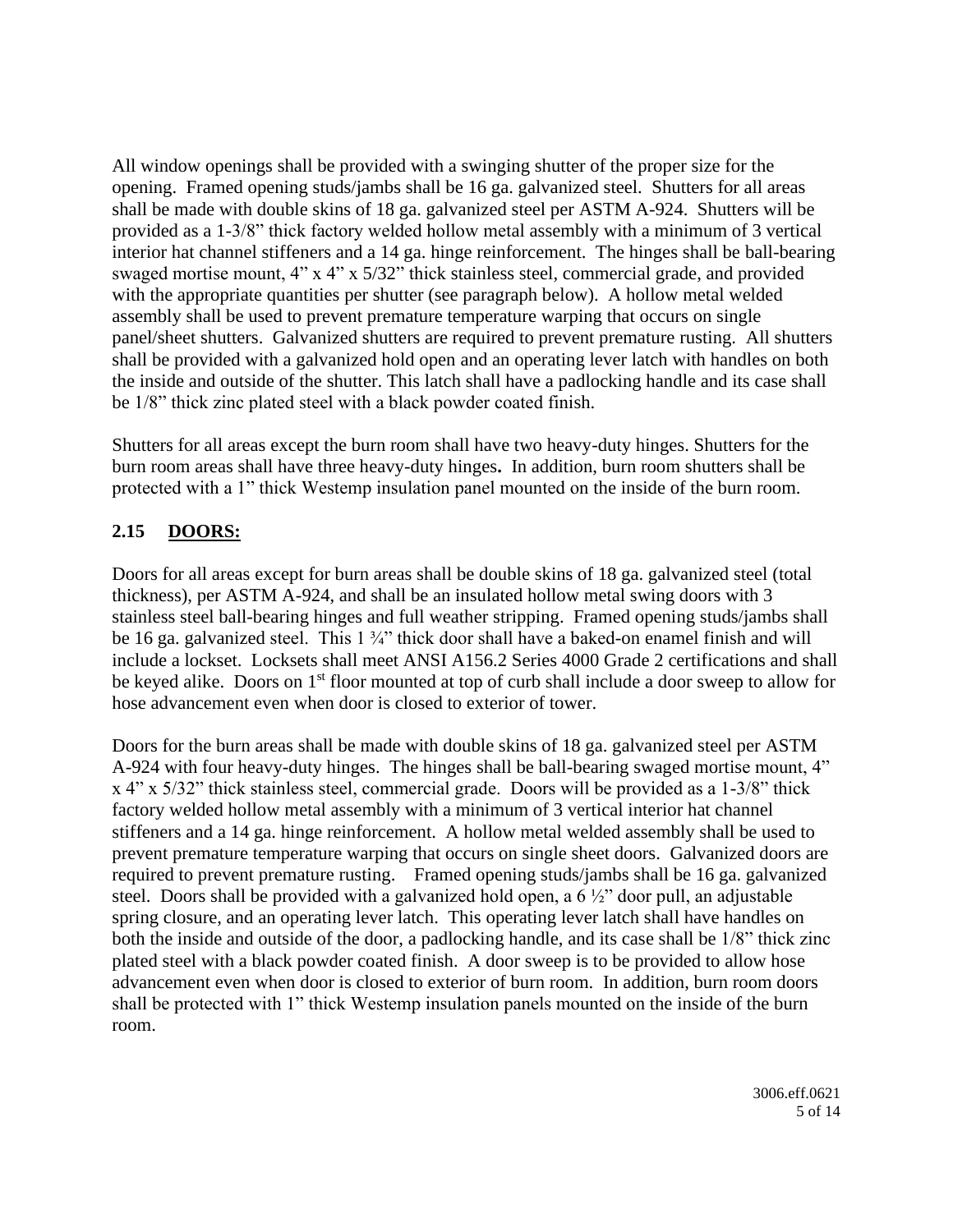# **2.16 PARAPET WALLS:**

Parapet walls, if utilized, shall be designed to resist a load of 50 lb/ft and a concentrated point load of 200 lbs in any direction at the top. This wall shall incorporate a minimum of 12 ga. galvanized studs at one foot on center with 18 gage wall panels installed on both sides. The parapet shall incorporate an integral draining system that provides for uniform drainage without the need for a concrete roof covering.

### **2.17 SECONDARY FLOOR SYSTEM:**

Interior decks shall be of six inch wide, unpainted 18 ga. **slip resistant galvannealed** steel per **ASTM A-924, A-60** with recessed fasteners and shall meet the stated design load. Panels must have nominal 5" flats with a maximum 1" wide by 1" deep recesses (maximum 1" recess is required to prevent potential injuries). Panels must be brake formed at 90 degrees and provide inside radiuses no greater than 1/8". All floor and roof decks shall be framed with light gage steel "C" joists spaced at no more than 24 inches on center and shall have a maximum span length of 14 ft. Joists size and gage shall be determined by the design engineer, and shall accommodate all design criteria stated in other sections of this specification. Concrete floor covering is not required in non-burn room areas due to the safe (no large recesses to twist ankles or injure knees) and user-friendly floor panels specified. Toe kicks shall be installed around the entire perimeter of each floor to prevent potential injuries due to exposed openings to floor below. Concrete floor covering can be specified for the entire floor system while still maintaining stated design live loads. All burn room areas shall have concrete floor covering as specified below. Concrete floor covering is by others.

If concrete floor covering is specified, the concrete shall be a minimum of 1 1/2" thick and shall be fiber reinforced. The concrete shall be pitched toward exterior walls and doors. Even with concrete covering, the steel floor panels, located below, shall alone be designed to carry all of the required loads and shall still be a minimum of 18 ga. thick galv. steel. Concrete is prone to damage in high temperature burn areas and in unheated structures due to freeze/thaw conditions, therefore concrete cannot be used to increase the design strength of the steel floor panels/decks in fire training structures.

### **2.18 STAIRS AND ACCESSORIES:**

**2.18.1** Stair widths shall be a minimum of 3'-0" wide. Stair rails shall include 36" high handrails and 42" high guardrails on both sides of the stairs. Handrail extensions are not to be utilized to prevent unnecessary hazards when training. Stringers shall be plate, treads and platforms are bar grate, and risers to be open. Bar grate treads (19W4 x 1" deep) are to be factory attached to the stringers and shall include a diamond plate nosing. Stairs shall be designed to resist a loading of 100 psf.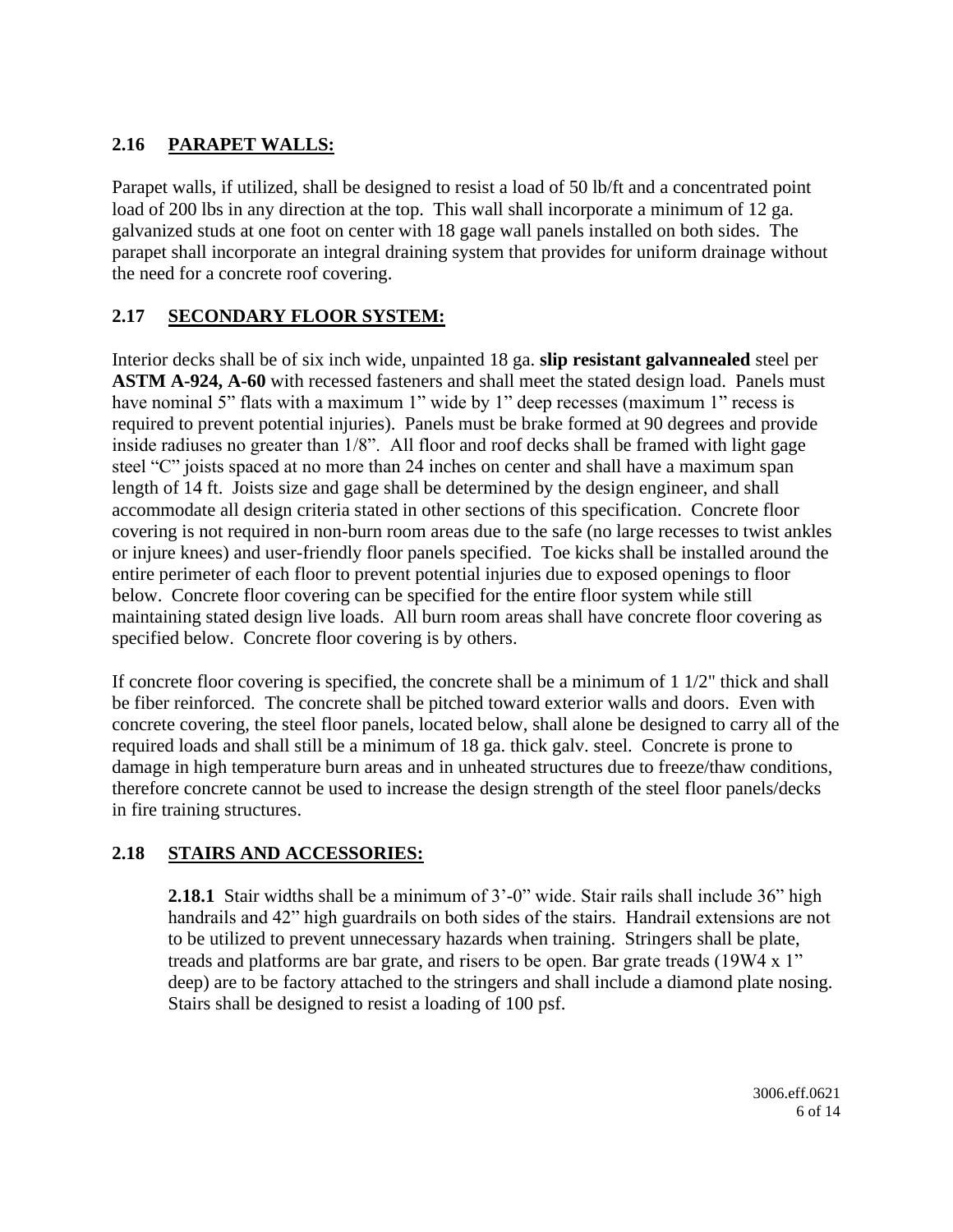**2.18.2** Handrails and guardrails shall consist of schedule 40 - 1 1/4" i.d. (1.66" o.d.) round pipe and the openings between guardrails shall not exceed 12" (minimum of three horizontal rails required). Handrails and guardrails shall be designed to resist a linear load of 50 plf and a concentrated point load of 200 lbs. Guardrails on stairs shall be an all factory welded assembly. Guardrails at openings shall have a factory welded post assembly to allow for the attachment of horizontal rails and shall be a minimum of 42" high.

**2.18.3** Stairs, stringers, handrails, guardrails, bar grating, ladders, and platform frames shall be hot-dipped galvanized per ASTM A-123. All welds, holes, cutting, and bending must be made prior to hot-dip galvanizing.

### **2.19 FF-4/ASSISTANT FIRE CHIEF FEATURES:**

#### **2.19.1 TOWER SECTION**

12'-0" x 22'-0" x 40'-0" Flat roof Wind Load 105 MPH, Exposure C, Risk Category I Roof live load 100 PSF Floor live load 100 PSF 2'-6" x 3' Bilco roof hatch (see drawings for Qty.) 3' x 4' window openings with steel shutters (see drawings for Qty.) 3' x 7' metal door (see drawings for Qty.) Interior "U" shaped stairs to the fourth deck level Interior fixed ladder, fourth deck to roof Parapet roof guard with exclusive roof drainage to the exterior of the building with a chain opening

#### **2.19.2 RESIDENTIAL SECTION**

22'-8" x 22'-0" x 27'-3" ridge 16 degree double pitched, gabled roof Wind Load 105 MPH, Exposure C, Risk Category I Roof live load 100 PSF Deck live loads 100 PSF (including attic area) 11'-8" x 12'-0" Second Floor Burn Room with Westec Insulation System Attic drywall frame Roof ladder fender brackets (see drawings for Qty.) 3' x 4' window openings with steel shutters (see drawings for Qty.) 6' x 4' window opening with steel shutters (see drawings for Qty.) 3' x 7' exterior steel door (see drawings for Qty.) 6' x 7' exterior double leaf steel door (see drawings for Qty.)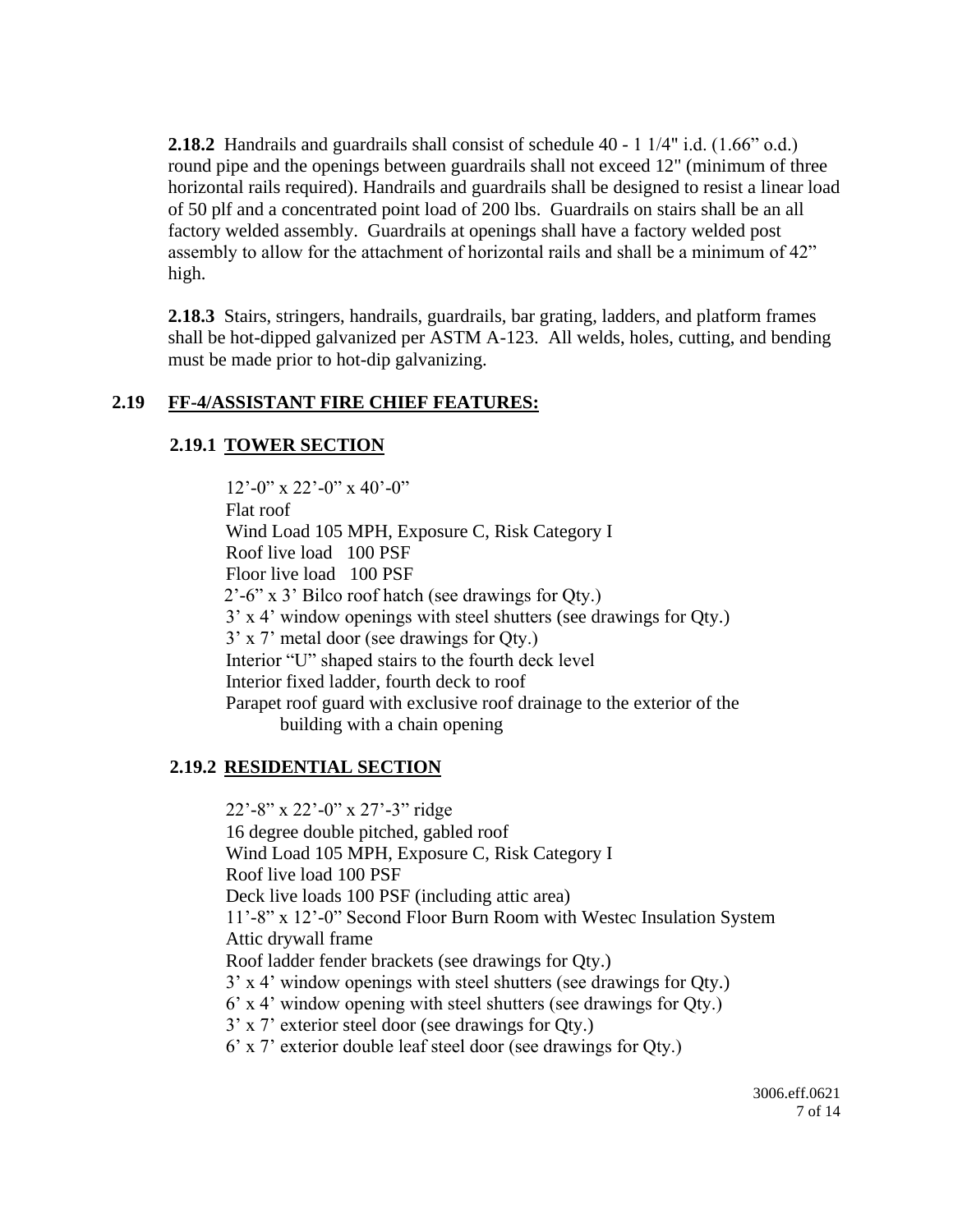- 3' x 7' interior steel door (see drawings for Qty.)
- 3' x 3' hinged gable louvered shutters (see drawings for Qty.)
- 4' x 4' roof chop-out curbs, 12 ga. galvanized (see drawings for Qty.)

#### **2.19.3 BURN ROOM (ANNEX)**

14'-0" x 22'-0" x 9'-10" High  $\frac{1}{2}$ " in 12" single pitch roof Wind Load 105 MPH, Exposure C, Risk Category I Roof live load 100 PSF 3' x 4' window openings with steel shutters (see drawings for Qty.) 3' x 7' exterior metal door (see drawings for Qty.) 3' x 7' interior metal doors (see drawings for Qty.) Westec insulation system & temperature monitoring system.

### **2.20 ADDITIONAL FEATURES TO BE INCLUDED:**

*Add features (from a custom design or from the options spec list) to be included in base bid here.*

# **2.21 FEATURES TO BE BID AS SEPARATE OPTIONS:**

*Add features (from a custom design or from the options spec list) to be included as separate added cost options here.*

### **2.22 STAINLESS STEEL BURN ROOM INSULATING SYSTEM:**

Two-inch thick insulating blankets with a protective skin of stainless steel face panels are to be provided for the interior walls and ceiling for the burn areas (precut to length - field cut at door and window openings). The doors and window shutters shall be protected with a minimum of one-inch thick burn room insulating panels (precut to fit).

The insulating blankets shall be rated for 2300 degrees F. and shall be unaffected by the application of water. The insulation blankets shall not crack or break, shall be free from asbestos, and shall not produce toxic byproducts in the course of the intended use. The two-inch thick insulation blankets shall have a maximum K value of 0.74 at 1200 degrees F and 0.48 at 800 degrees F (please note – smaller K values denote better insulating values of the system).

The face panels shall have a  $\frac{3}{4}$ " maximum corrugation at 3  $\frac{1}{2}$ " on center to allow for lateral expansion when exposed to high temperatures. The base material, of the face panels, shall consist of type 304 stainless steel for corrosion protection and thermal performance at high temperatures. These panels shall attach to thermally protected channels with stainless steel screws. Stainless steel trims (type 304) shall protect all wall and door/shutter opening corners. All face screws exposed to fire shall be stainless steel and these screws shall not protrude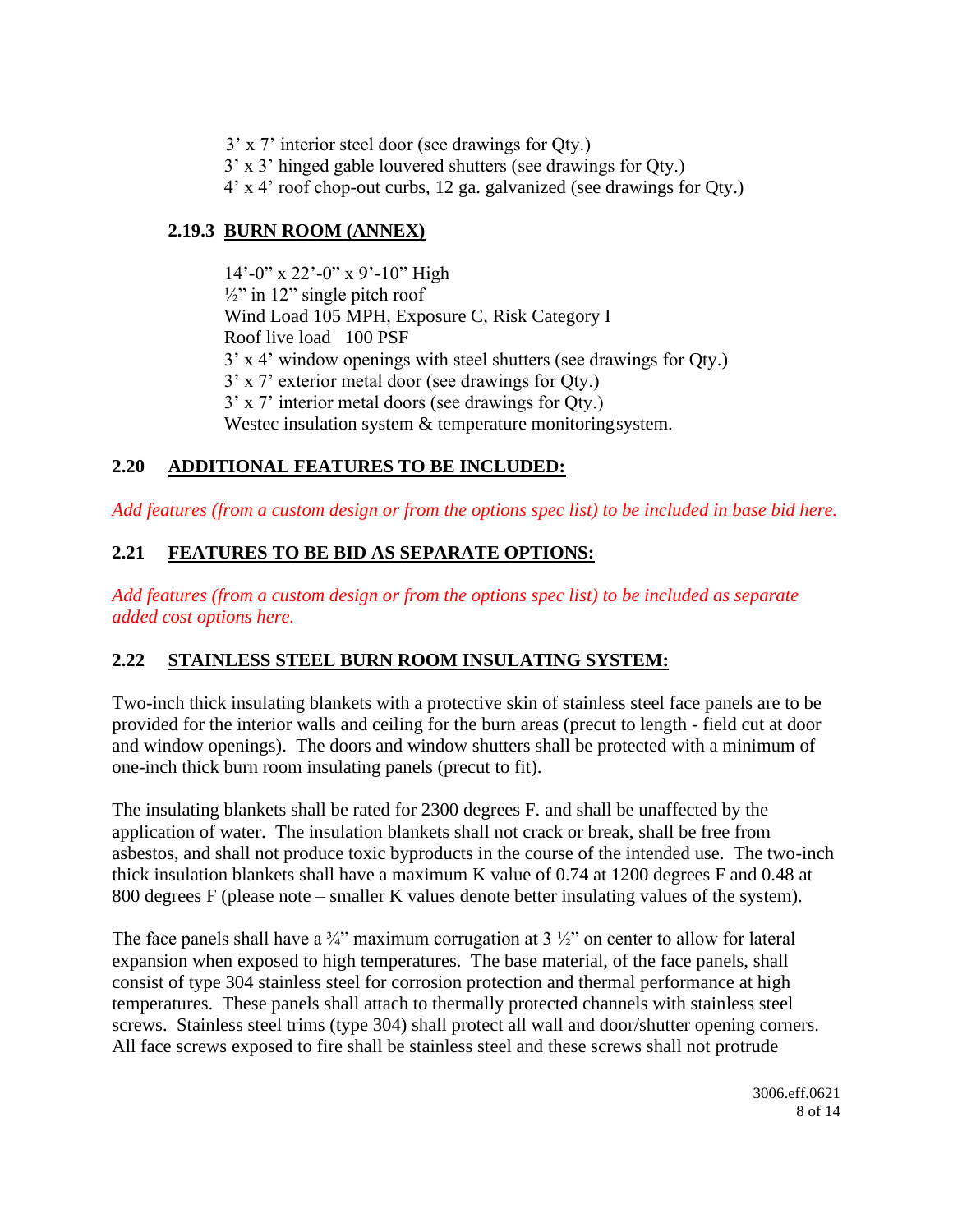through the backside of the insulating blanket (through screws are not permitted for maximum thermal protection).

The stainless steel face panels shall not be restrained from expanding at high temperatures, but rather the integral system shall be designed to accommodate the panel movements without creating any buckling or warping of the panels. All panels and trims shall be screw attached to allow for easy maintenance or inspection without disrupting the systems ability to move; welded panels are not allowed. Trims are to be designed to accommodate thermal expansion either through the use of slip connections or planned deformations.

Doors and window shutter insulation panels shall be pretreated water resistant, free from asbestos and shall not produce toxic byproducts in the course of the intended use. Insulation panels shall withstand a constant temperature of 1200 degrees F. and shall be unaffected by the application of water.

Temperature Summary

1. Maximum safe training temperature for life safety is 1200 degrees F (continuous)

2. Maximum service temperature for the insulation panels (doors and window shutters) is 1200 degrees F (continuous)

3. Maximum service temperature of the wall and ceiling insulating system is 1850 degrees F (continuous)

4. Maximum insulating blanket service temperature is 2300 degrees F (continuous)

# **2.23 INTEGRATED TEMPERATURE MONITORING SYSTEM:**

Three temperature sensing devices/thermocouples are to be provided for the interior of each burn room. The thermocouples shall be isolated and consist of fiberglass insulated wiring with sealed stainless steel probes. The fiberglass insulated wires shall be further protected by a stainless steel overbraid for increased durability and protection. Ceiling thermocouples shall protrude into the area perpendicular to the ceiling while all stainless steel encased wall thermocouples shall only run parallel to the walls for safety concerns.

Temperature monitoring shall be sustained with a multiple input, LCD display pyrometer. The pyrometer shall be connected to thermocouples, which are located within the burn areas for temperature reading, and mounted in a lockable NEMA 3R weatherproof box. This pyrometer shall display all attached thermocouple temperatures simultaneously, continually display the maximum peak temperature, have touch sensitive buttons, include a backlight, and have an onscreen programming menu. The pyrometer shall have an internal audio alarm and the ability to connect external devices (i.e., external audio/ visual alarms or texting alarms). Temperature limits shall be user programmable to enable alarms. The pyrometer shall also be capable of data logging which shall include: 90 hour training memory with time and date stamp, onscreen viewing of data, download capabilities of data via infrared interfacing to handheld module. This handheld data acquisition module's data can then be brought to an offsite Windows based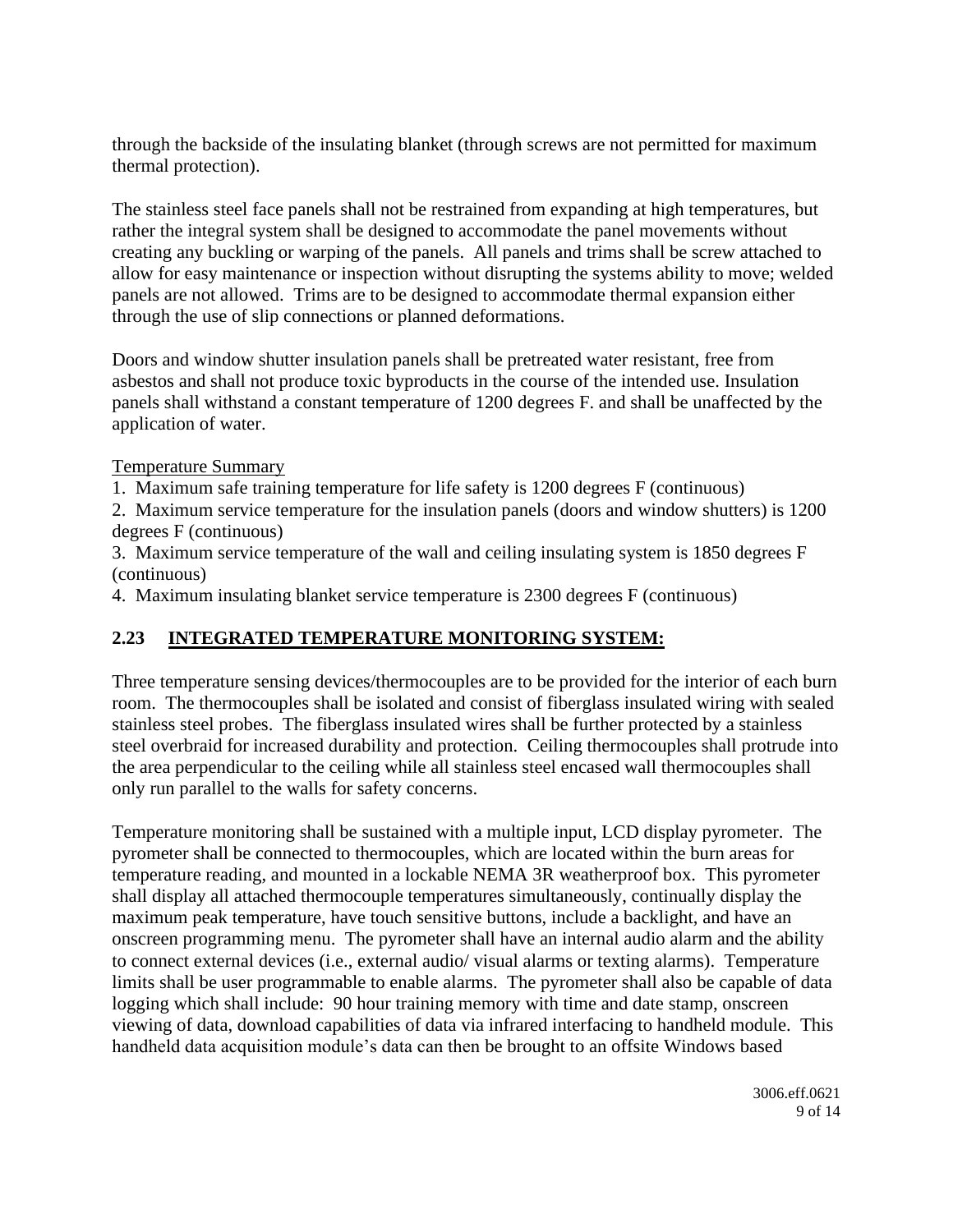computer for download via the SD/SDHC data storage card provided. A visual basic program shall be provided that allows for the user's custom input and also automatically converts the temperature data to both an electronic datasheet and a graph via the user's own Microsoft Excel software.

The pyrometer shall also include Bluetooth connectivity direct to a customer provided Android phone or iPhone device (Bluetooth range is approximately 270 feet without obstructions). Via a supplied app, the device shall display the pyrometer's real time temperatures for up to 9 thermocouples, maximum temperature reached, battery life, current time, if logging is enabled, visual and audio alarms, and if the memory is full. The display will also notify the user, if you are disconnected from the pyrometer. This unique application allows the training and safety officers to be away from the area where the pyrometer is installed, while still being able to monitor the temperatures within the burn rooms, and ensure that the operation of the burn room is conducted within a safe and controlled environment.

# **2.24 DESIGN, DRAWINGS & DATA:**

The supplier shall be responsible for providing the design exclusive of the foundation. Shall submit, as requested, structural calculations for review. Will, within 15 working days after the receipt of order, submit 2 sets of drawings detailing anchor bolt loadings and locations as well as general plans and elevations. Will submit 2 sets of assembly (steel erection) drawings and 2 sets of assembly manuals concurrent with the shipment of materials. Building parts shall each be identified by individual part numbers clearly written on or attached to the part. Part numbers shall coincide with the drawings.

### **2.25 DELIVERY, INSPECTION & STORAGE:**

All components and accessories shall arrive via flatbed trailer. Materials for the burn room may arrive separately via common carrier. Inventory of delivered materials must be taken during delivery or shortly thereafter. Damage to, or shortages noted during delivery must be noted on the freight bill and reported at once to the manufacturer. All claims for damages or shortages must be reported within 48 hours of delivery Security and materials protection in storage is the responsibility of the receiving party. Materials packaged in small cartons must be stored in a secured area to prevent theft and/or damage by the elements. Materials stored outside must be stacked on pallets and covered with suitable waterproof coverings (not plastic).

### **2.26 WARRANTY:**

### **2.26.1 General Warranty**

The tower supplier shall certify that the training tower and its components have been designed to meet the contract specifications. The tower supplier shall warrant the materials and components to be free of fabricating defects for a period of **one year** from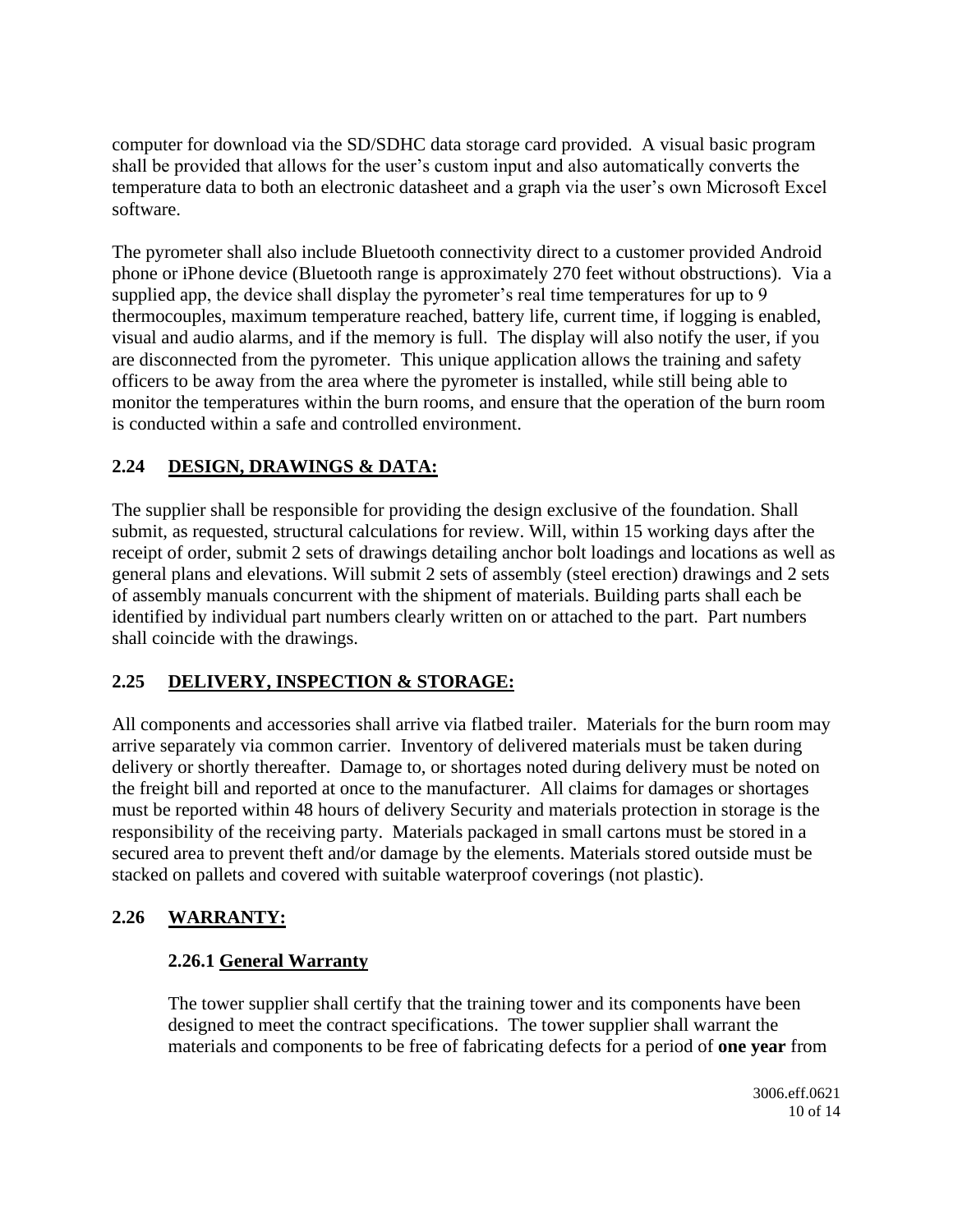the date of shipment. This warranty is limited to the replacement of defective parts, or at the tower supplier's option, authorization may be given to the PURCHASER to charge back to the supplier an agreed upon amount for extra fieldwork. The supplier will not ship replacement parts nor authorize extra work to any party other than the ORIGINAL PURCHASER. Any pre-engineered structure will require the erector to furnish a certain amount of field fabrication and / or modifications as stated in the manufacturer's handbook. Sections of work requiring field cutting or drilling are indicated on the drawings or in the assembly manual. Other field modifications may be necessitated by site conditions beyond the manufacturer's control. The foregoing are not subject to warranty.

#### **2.26.2 Burn Room Insulation Warranty**

The burn room wall and ceiling insulation system shall be covered by a **15 year** limited warranty that provides coverage against a break in the thermal barrier caused by cracking, breaking, and spalling. This warranty is to apply to products under normal use and recommended service temperatures - but shall also include damage that has been caused by thermal expansion, thermal contraction, impact load, and thermal shock. This warranty is to be limited to component replacement or repair of defective components at the manufacturer's option. The replacement cost of the materials shall not be prorated over the warranty period itself (i.e., the supplier shall bear 100% of the material replacement cost for the duration of the warranty).

#### **2.26.3 Paint Warranty**

The paint system shall provide a 30/25 year limited warranty on paint finish, which includes chalking and breakdown of film integrity.

#### **2.26.4 Structure Warranty**

A 5-year limited warranty shall be provided on the structure itself.

#### **2.27 SUBMITTALS:**

- **2.27.1 GENERAL:** Submit the following in accordance with the Conditions of the Contract and Division 1 Specification Sections:
	- **2.27.1.1 PRODUCT DATA**, floor plans, elevations, catalog, general specifications, locations of similar projects completed.
	- **2.27.1.2 SAMPLES** of the manufacturer's standard color charts covering both the siding colors and the door and window trim colors shall be furnished to the owner.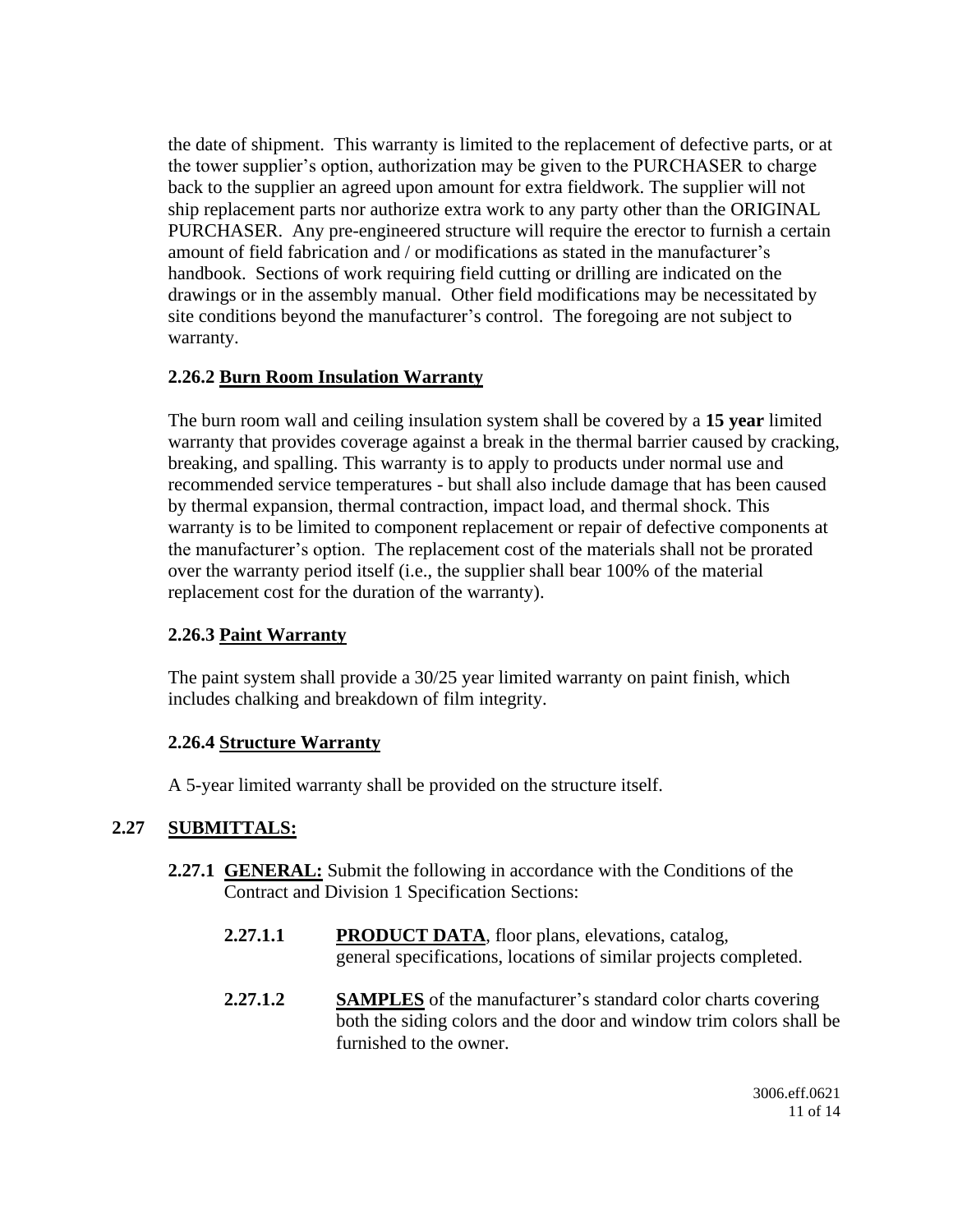### **2.27.2 QUALITY ASSURANCE:**

#### **2.27.2.1 MANUFACTURER QUALIFICATIONS:**

The manufacturer shall have a minimum of 10 years successful experience in designing and manufacturing Fire Training Towers of similar size and scope as project requires.

#### **2.27.2.2 ENGINEERING PROFESSIONAL QUALIFICATIONS:**

The engineering professional who designs the structure for the project must be registered in the State of the fire training tower's location and have successfully designed a minimum of 10 fire training towers. Upon request, the engineering professional shall submit an Engineering Qualifications Form stating his licensing number in the state of licensure, as well as listing a minimum of 10 fire training towers that he has designed and stamped.

#### *Remove if erection not included in this bid*.

**2.27.2.3 ERECTOR QUALIFICATIONS:** The erector shall provide evidence of successfully completing two Fire/Tactical Training Towers of similar size and scope or shall provide evidence of a fire/tactical tower erection consultation with Fire Facilities Inc. as project requires.

#### **2.28 SUPPLIERS/SYSTEMS:**

**2.28.1 Acceptable Suppliers/Systems:** Fire Facilities, Inc.® , 314 Wilburn Road, Sun Prairie, WI, 53590, Phone: 800/929-3726 or 608/327-4100, Fax: 866/639-7012 or 608/834-1843, E-mail: [info@firefacilities.com,](mailto:info@firefacilities.com) Website: [www.firefacilities.com](http://www.firefacilities.com/)

**2.28.2 Alternate Suppliers/Systems:** Any systems/materials not explicitly meeting the specifications stated herein, shall be pre-approved fourteen days prior to the bid due date. For all systems/materials in question, the supplier/contractor shall provide samples, written specifications, burn room insulation thermal performance values, warranties, full set of drawings, and MSDS. An itemized list must be provided that specifically references each item that deviates from this specification. In any case, all performance and warranty criteria stated herein must be met without exception.

**PART 3-EXECUTION** *Remove if erection not included in this bid*.

**3.1 GENERAL**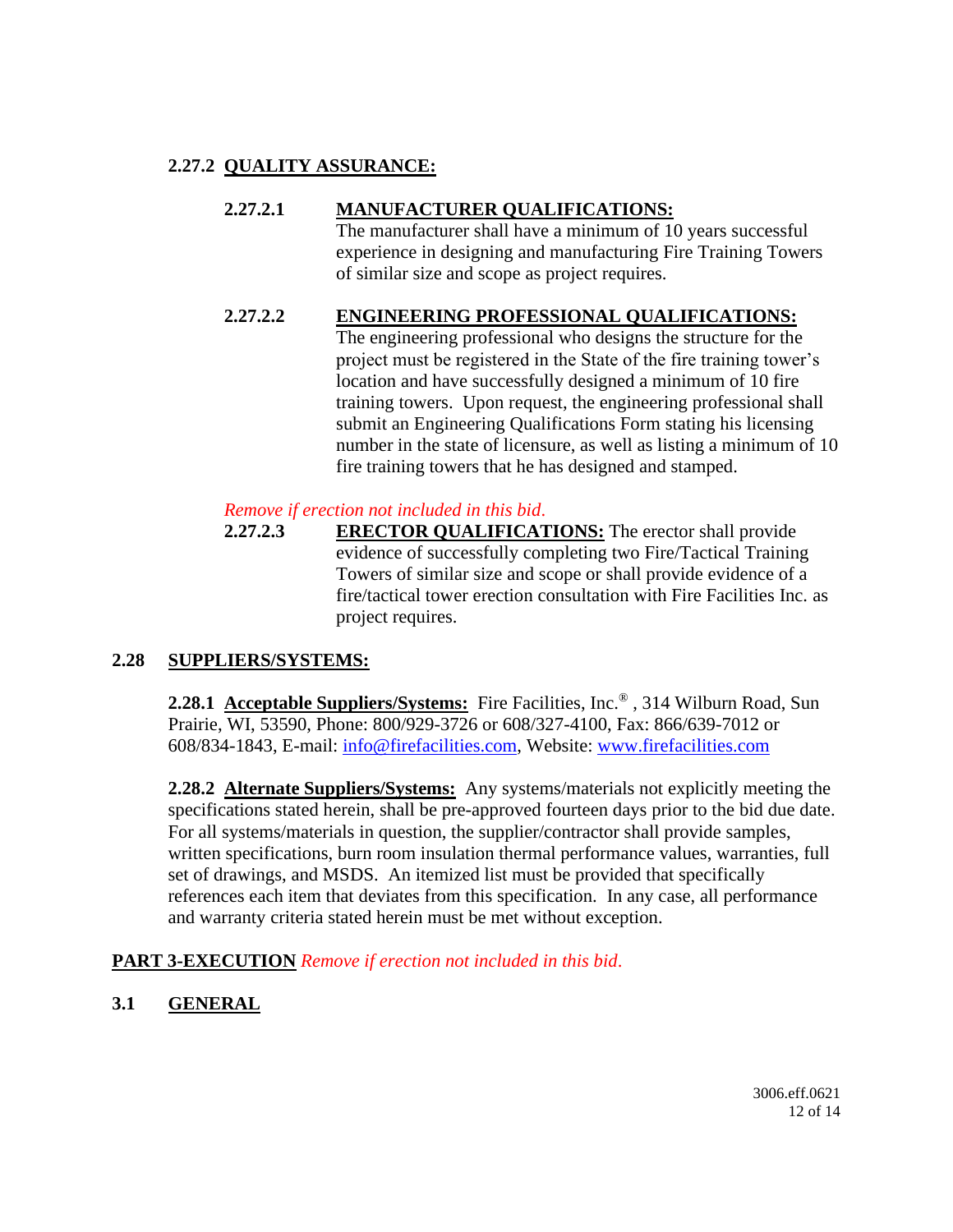Comply with the manufacturers recommendations for preparation and storage of the tower components.

# **3.2 EXAMINATION**

Verify that concrete work has cured a minimum of 14 days. Verify that anchor bolts are at the proper spacing and protrude the proper amount above the concrete. Report any variances to the owner's representative prior to proceeding with erection.

# **3.3 ERECTION**

Follow the details supplied by the manufacturer. Report any discrepancies to the manufacturer prior to proceeding.

# **3.4 FIELD QUALITY CONTROL**

# **3.4.1 DEFECTIVE WORK**

Materials, components and assemblies not complying with the manufacturer's installation recommendations shall be repaired or replaced, at the option of the manufacturer.

# **3.4.2 INSPECTION**

Verify that all bolted connections are tight, self-drilling screws with integral washers are seated snugly without washer distortion and rivets have not pulled through the attached materials. Replace improperly set or damaged fasteners.

Inspect all panels, trims and accessories for proper installation and fit. Replace any item which is damaged, warped or distorted. Insure that all field mitered corners fit tightly and smoothly.

# **3.4.3 ADJUSTING**

Adjust all shutters, swing doors and hatches so that they swing smoothly without binding and so that the appropriate hardware latches without forcing or slamming. Insure that all closures are adjusted so that they close smoothly.

Check all electrical and mechanical devices to make sure that they are working properly. Temperature monitoring systems must be checked to see that each thermal-couple works accurately. Fans must be tested and demonstrated as working at all speeds.

# **3.4.4 CLEAN-UP**